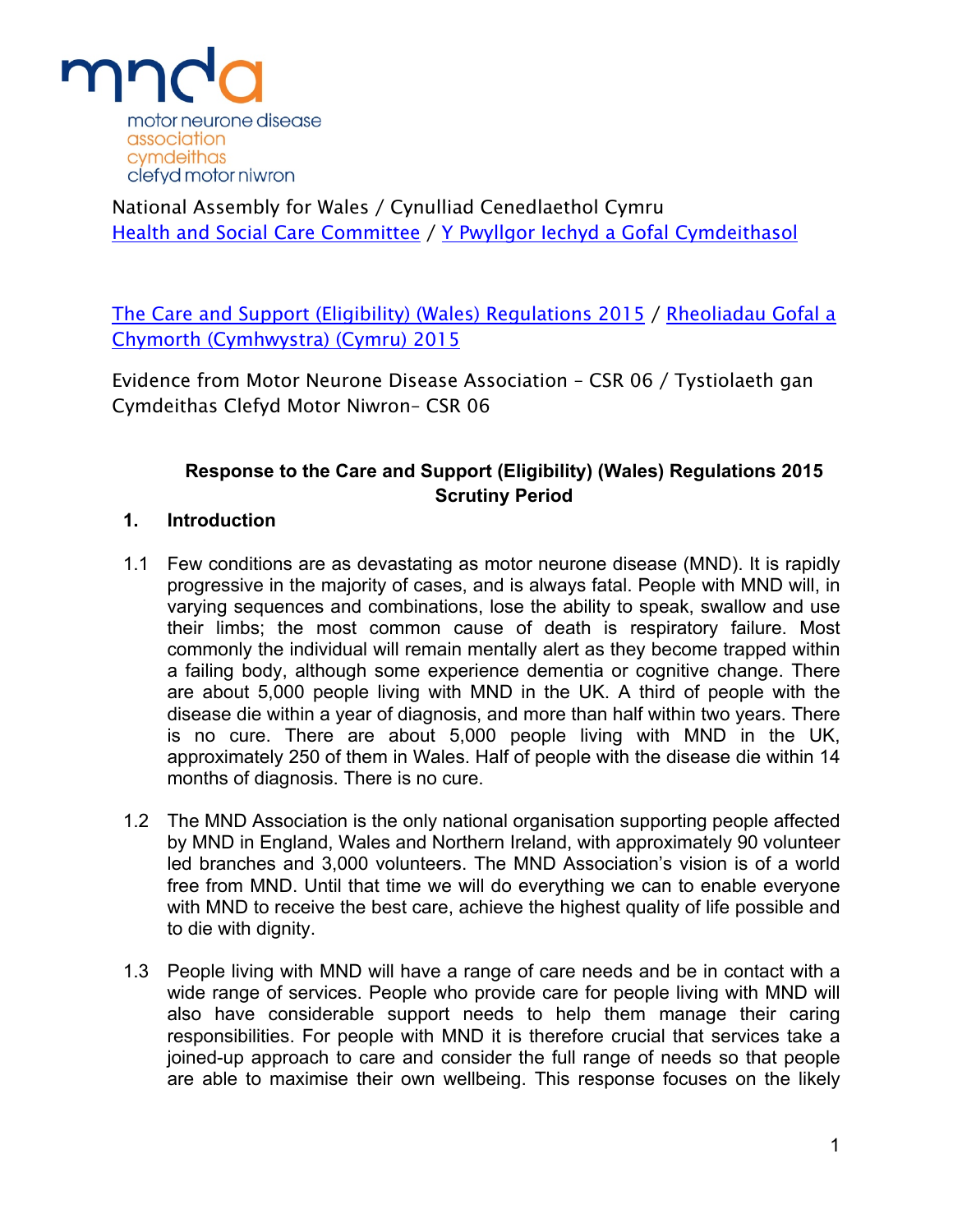consequences of the draft regulations and Code of Practice for people with MND and their carers.

#### **2. The likely consequences of the draft Regulations for people with MND and their carers.**

- 2.1 The MND Association welcomes the standardisation of eligibility regulations under the Social Services and Wellbeing (Wales) Act 2014. It also welcomes the approach to determining eligibility based on ability to achieve well-being outcomes. The list of needs that fall under the eligibility criteria is comprehensive and includes communication needs, which is an important issue for many people with MND.
- 2.2 The Association welcomes the distinct eligibility criteria for carers focussed on the carer's ability to achieve personal outcomes, and particularly the consideration of whether they are prevented from fulfilling those outcomes as a result of the level of care they are providing without local authority support for either the carer or the person receiving care (section 5 (d)).
- 2.3 However, we are concerned about the principle underpinning the National Eligibility Framework, that individuals will only be eligible for local authority support if services in the community are either not available or not adequate, or if a carer is not willing or able to provide that care and support (section 3 (c)). We strongly recommend that this principle is re-worked comprehensively, to remove the substantial barriers that it seems to erect to timely access to appropriate care. Eligibility should be based on what a person needs in order to achieve their personal wellbeing outcomes, rather than what support is available from which sources. We believe that eligibility for support should be determined based on this principle, and the care planning process should determine who has the right skills and capacity to fulfil each need.
- 2.4 The Association believes that this bar of eligibility will leave people at risk of receiving low quality or inadequate support for a significant period before the local authority is able or willing to step in. People with MND will often have specialist and complex needs, requiring a particular level of expertise that may not be available in community services. However, they may have to show that they have exhausted the capacity of local, more generalist services, to meet their needs before they can access the appropriate services. This creates a serious risk that people with a rapidly progressive condition could face unnecessary delays in accessing services. While the legislation and Code of Practice on this subject create discretionary powers to meet needs locally, we anticipate that these will be exercised inconsistently between local authorities, and will not consistently overcome this problem of delayed access to services for people with MND.